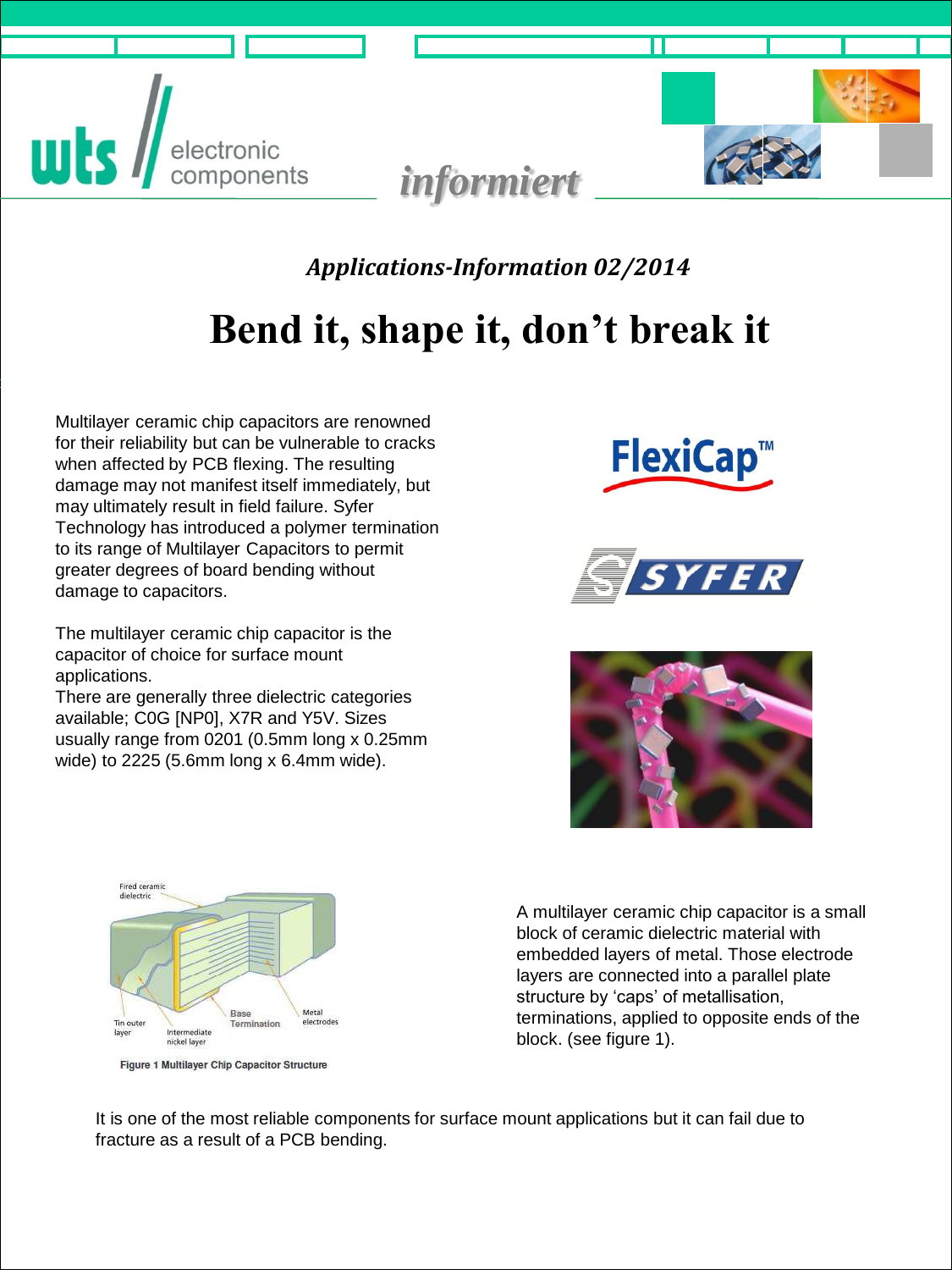



Seite 2/7

#### *Applications-Information 02/2014*



When a circuit board is deflected, it attempts to form an arc. The outer surface of the board stretches, increasing the distance between the solder lands on which the chip is mounted. This places the chip under tension, as shown in figure 2. Whilst the solder joint will be deformed, the chip may crack.





Figure 2 Board Bending May Break Chip Capacitors

Figure 3 shows that the of the PCB bending is contained within the terminated area of the chip, running from the lower edge of the termination towards the end face. Should it enter the area of electrode overlap, an electrical short circuit may result.

The fault may not be detected until a long time after the fracture occurs. An immediate change in any key electrical parameter is rare when chips are broken. See figure 4.

However, a decline in the Insulation

Resistance (IR) of the chip may be

delayed until the cracked structure is

penetrated by a conductive medium such

as atmospheric moisture.

On individual boards, the electrical problem may be transient. As a result of thermal treatment, often applied inadvertently, the board may function only to fail again, some time later.



Figure 4 Electrical Short Circuit as a Result of Mechanical Fracture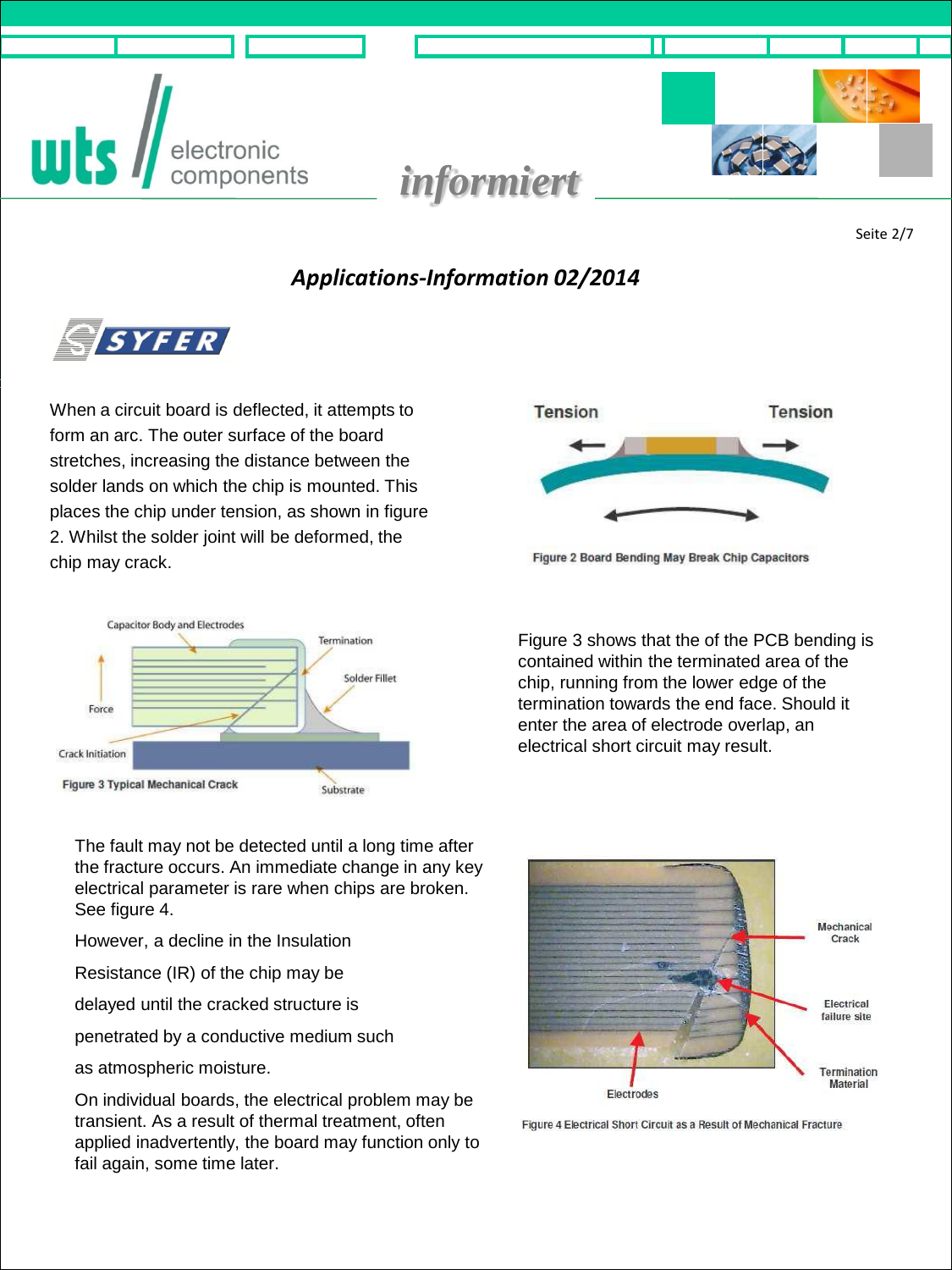





Seite 3/7

#### *Applications-Information 02/2014*

While the board manufacturer will isolate the problem to a single capacitor, more sophisticated analysis may reveal that many other capacitors on the board have also cracked but have yet to affect board operation.

Typically, in analysing field failures around 60% of damaged parts exhibit a detectable change in IR but only a small minority of these are pre-identified as potential failures by a user. A change of capacitance value is a feature of no more than about 10% of cracked chips and cracks will be visible at the exterior of less than 2% of affected parts.

Board designers can take countermeasures to reduce a board's vulnerability to fracture. Most fractures occur at depanelisation, the separation of daughterboards from motherboards. Depanelisation should only be performed using purpose-built jigs and never by hand.

The possibility of so-called transient incidents, i.e. the use of 'uncontrolled' procedures, should also be recognised. Changing the source of capacitors might appear to solve the problem but, in that event, the circuit manufacturer will have failed to identify a true root cause and that 'oneoff occurrence' will inevitably happen again.

Based upon an analysis of field failures, no case can be made that any one size of chip is more vulnerable to failure by cracking than another. One factor does stand out, however, C0G capacitors seldom feature in 'cracking incidents'.



A 'bend test' can evaluate chip strength. Figure 5 shows how chip capacitors are soldered to a test board, which is inverted over a pair of horizontal support rods. The board is deflected at a given speed, to a fixed extent, and an assessment of the effect on the capacitor, is made.

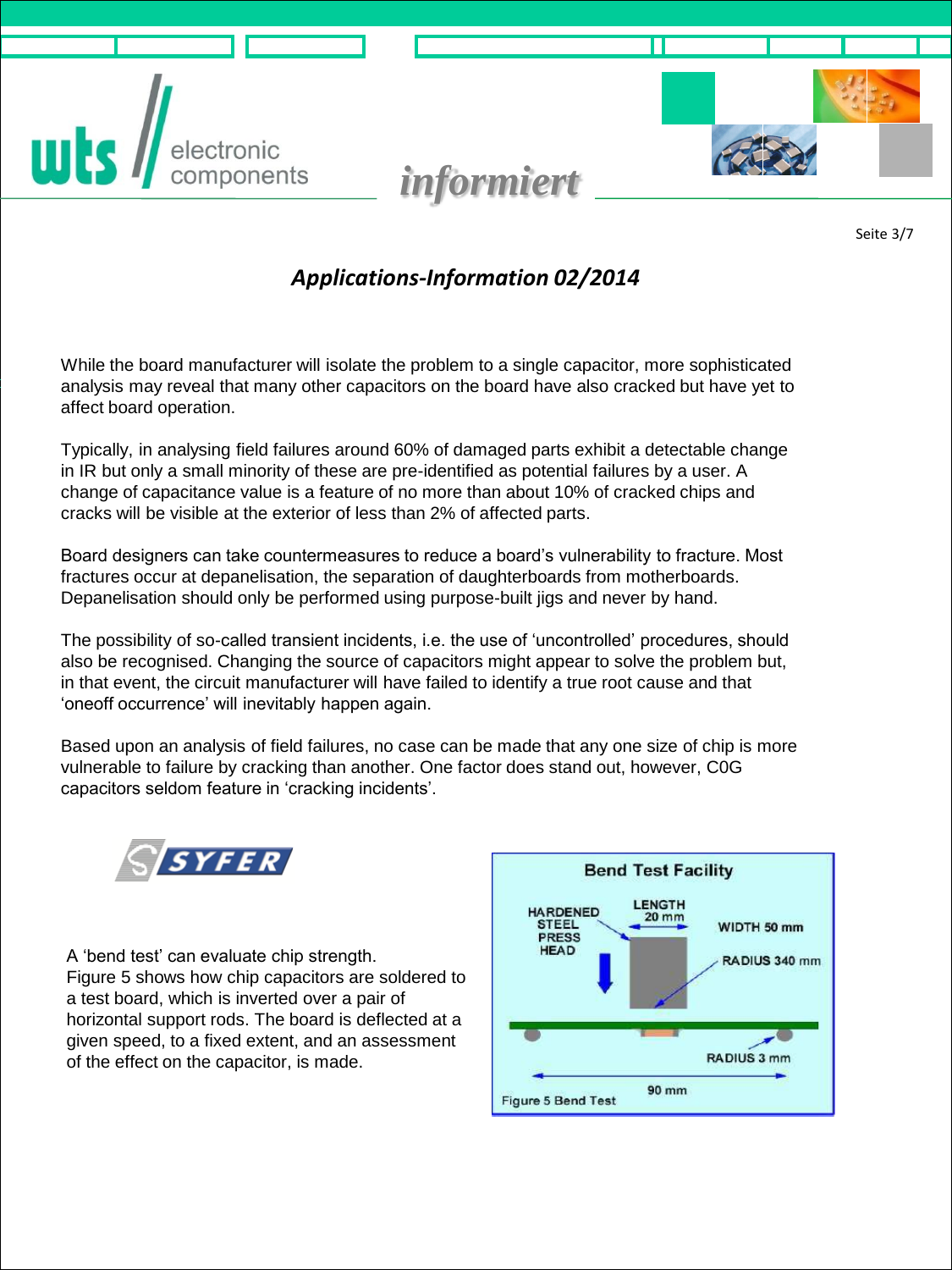



### *Applications-Information 02/2014*

*informiert*

Syfer conducted a structured Bend Test programme, to determine the important parameters that affect a chip's ability to withstand bending forces. Some of the results obtained reinforced information already in the public domain while other results conflicted.

The most common electrical parameter employed as a measure of failure during a bend test is change of capacitance value. However, change of this parameter is seldom a feature of 'real incidents'. Recognising this, micro-sectioning was adopted as the key evaluation parameter for the programme, during which more than 15,000 chip capacitors were 'bent' and micro sectioned.

An immediate change of IR was observed in less than 1% of parts subsequently determined to have cracked.

Correlating the failures determined by micro-section, with those suggested by capacitance measurement, it was clearly demonstrated that capacitance change was a feature of only a proportion of 'broken' parts.

Small capacitors proved no stronger than large capacitors and thin capacitors were no weaker than thick capacitors, dispelling the myth that capacitor manufacturers could make parts stronger by making them thicker.

Results from the programme demonstrated that the only significant difference in strength, across a broad matrix of capacitor design and build parameters, lies between Barium Titanatebased components (the key material used in the X7R and Y5V dielectric categories) and Neodymium Oxide based components (the base material of the C0G [NP0] category).

C0G [NP0] capacitors fail at bend deflections approximately double those at which similar X7R and Y5V parts fail.

Circuit board solder pad design formed an important part of the programme. It was confirmed that land widths narrower than the chip width elevate bend strength significantly. See figure 6.



Figure 6 Chip Geometry Influences Mechanical Fracture

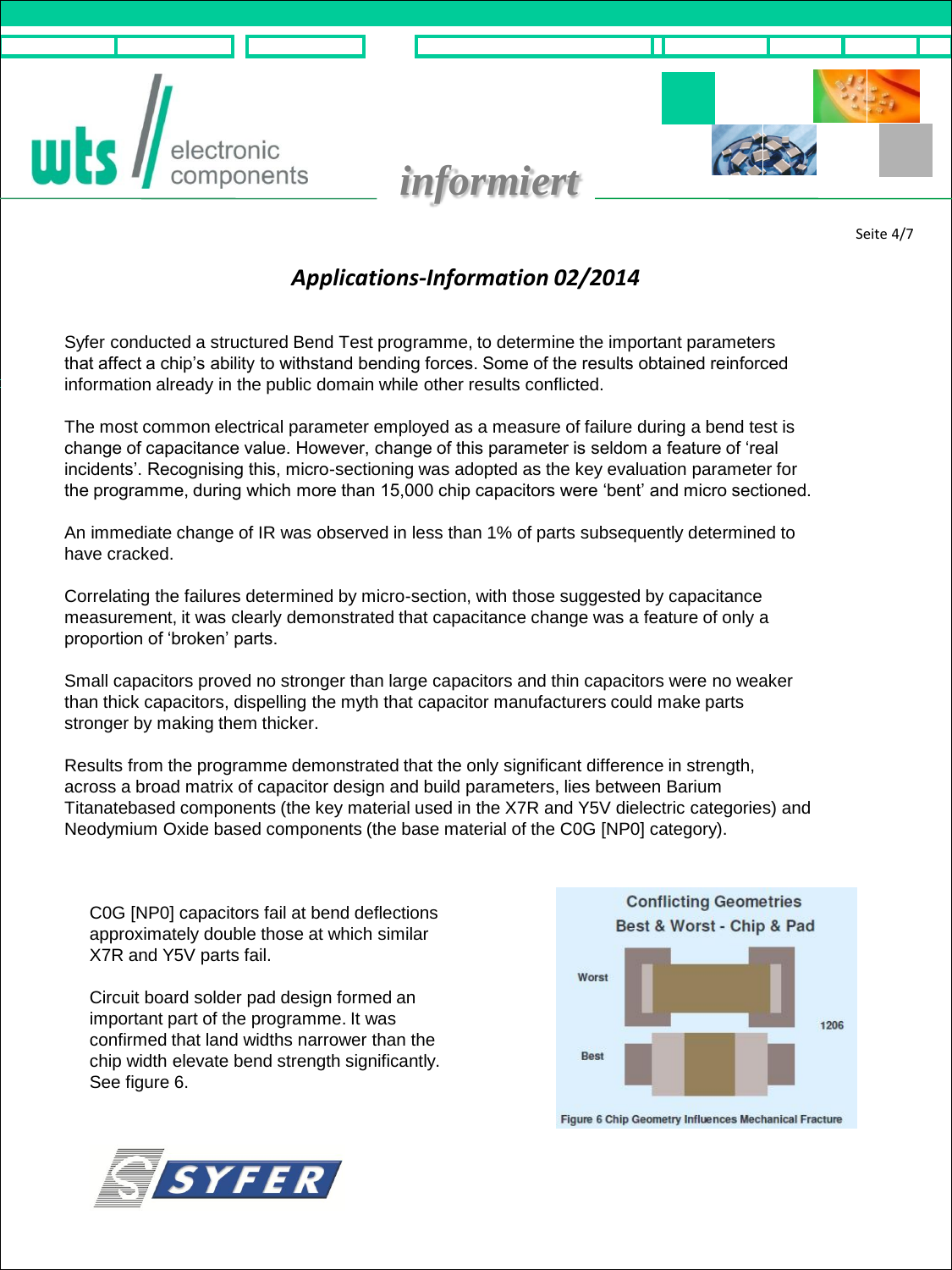**is**  $/$ electronic<br>components

# *informiert*

Seite 5/7

#### *Applications-Information 02/2014*

Similarly, the position of the edge of the termination band relative to the edge of the solder pad is a factor. If the capacitor termination edges are positioned 'inboard' of the solder lands, the assembly will withstand greater deflection without damage. The impact of the solder joint was examined. When the performance of a 'soft' solder, 50In 50Pb, as opposed to the more commonly used 62Sn 36Pb 2Ag, was checked the results were impressive. Average deflection at failure was more than doubled. The influence of the type of solder used upon the degree of chip fracture is a caution to those exploring the use of alternative, lead free formats that may be less elastic than the high lead-content materials.

This result illustrates that a chip assembly is a chain of materials -board, land, solder joint, chip termination and chip ceramic. Under tension, the weakest link fails and, in most instances, this is the ceramic. Compliance, in any link, would result in a stronger system.

While compliance on the part of the ceramic is impossible, it might be obtained from other materials in the chain.

Such an approach was adopted when working with suppliers of termination materials, substituting a conductive plastic for the glass-based conductor materials in common use.

This new termination is a silver-loaded epoxy polymer. It is flexible and it can reduce the stress between the PCB and the ceramic capacitor. The material is applied using conventional termination techniques, but instead of being sintered at approximately 800°C, the polymer is cured at 180°C.



Syfer's polymer termination has a fibrous structure and its mechanical and electrical properties remain largely unaffected by extremes of heat and chemical treatments (see figure 7).

After the polymer termination process stage, the capacitors are plated with Nickel and Tin using the same methods employed for industry standard sintered Silver-terminated capacitors so their soldering characteristics are unchanged.



**Figure 7 Polymer Termination Microstructure**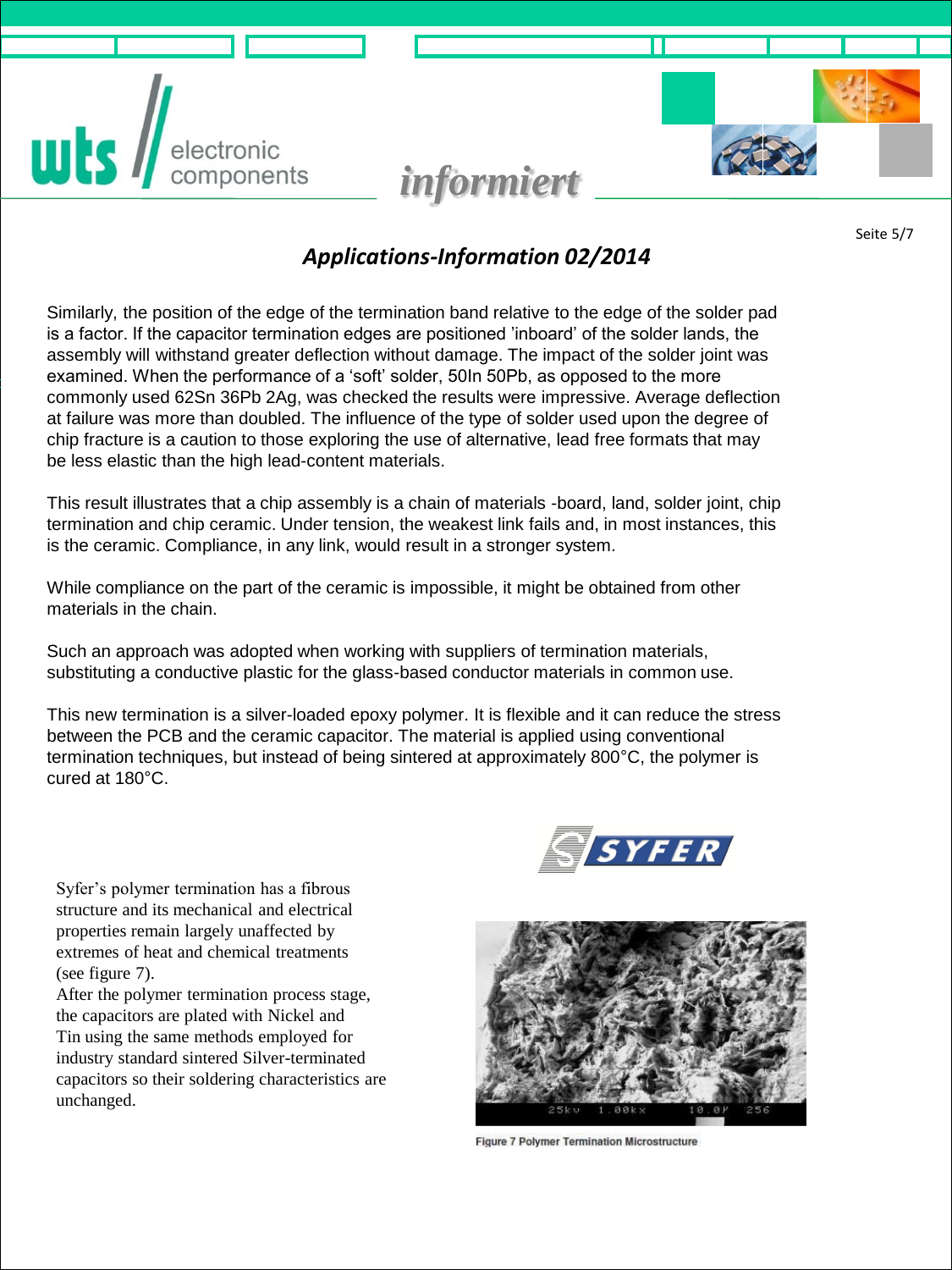



Seite 6/7

### *Applications-Information 02/2014*

The electrical parameters of a polymer-terminated chip are indistinguishable from a conventional part. Extensive reliability testing has confirmed that the polymer has no negative effect on electrical or environmental performance.

Typically, a polymer-terminated X7R or Y5V capacitor will afford a bend test deflection at failure, which is almost double that of the same capacitor with a conventional termination. This puts them at the same level as C0G [NP0] capacitors from which 'real life' failures are almost unknown.

Some 10 million polymer terminated X7R capacitors were supplied to customers for evaluation. The applications targeted were those known to have a long history of problems due to capacitor cracking.

During the course of these trials, not a single part was identified to have failed as a result of chip fracture.

These products are now available from Syfer as FlexiCapTM . They permit a much greater degree of board bending than conventional capacitors.



innovative, world-class ceramic components